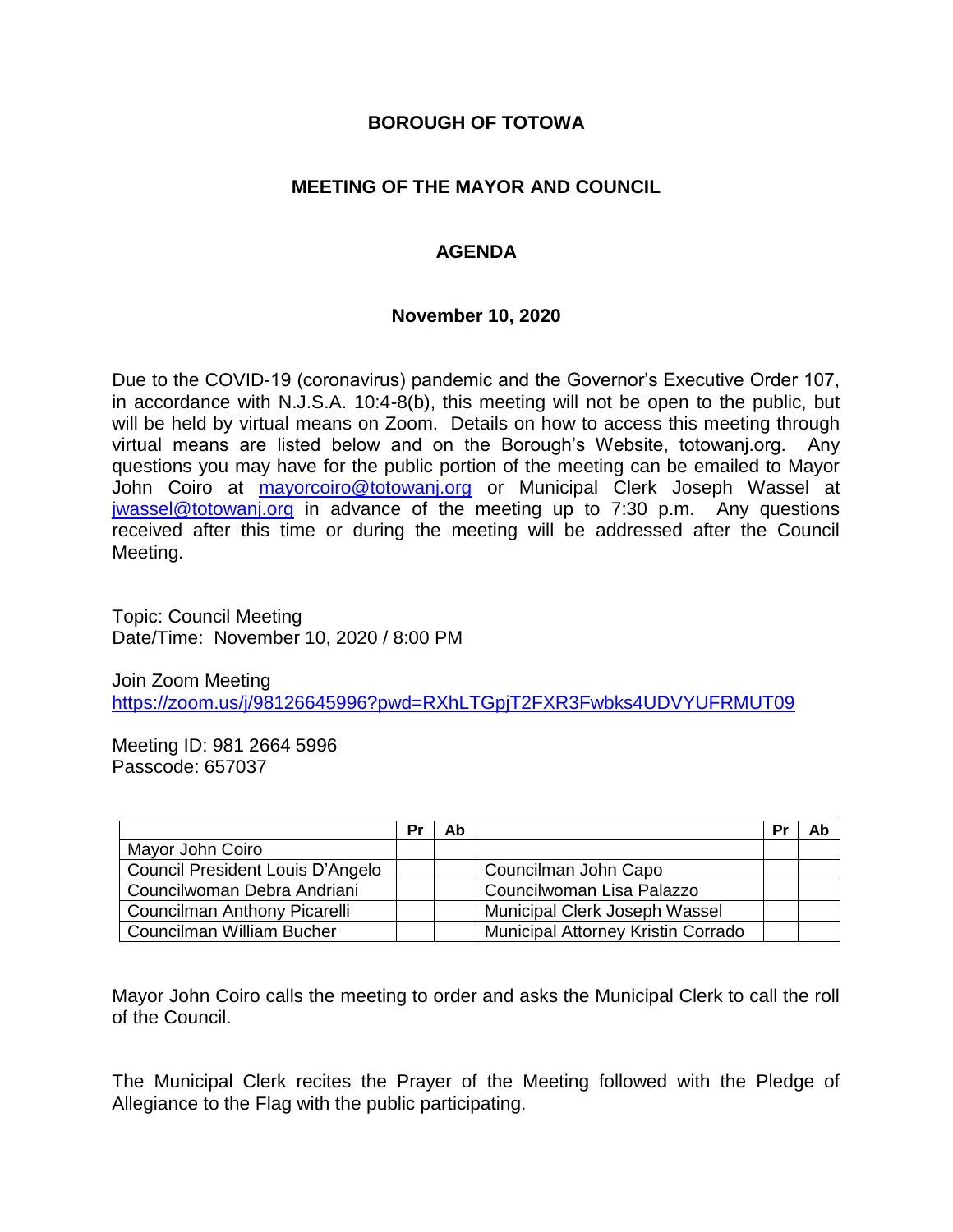The Statement of the Meeting (Open Public Meetings Act) is read by the Municipal Clerk.

Report from Members of the Council, Municipal Clerk and Municipal Attorney.

Mayor Coiro will announce if any citizens emailed any questions pertaining to the public portion of the meeting.

### **CITIZENS HEARD:**

Any questions you may have for the public portion of the meeting can be emailed to Mayor John Coiro at [mayorcoiro@totowanj.org](mailto:mayorcoiro@totowanj.org) or Municipal Clerk Joseph Wassel at [jwassel@totowanj.org](mailto:jwassel@totowanj.org) in advance of the meeting up to 7:30 p.m.

Minutes of the Mayor and Council for the meeting of October 27, 2020.

# **COMMITTEE ON FINANCE: PICARELLI, D'ANGELO, CAPO.**

Resolution No. 2020-23 for the payment of bills.

Acknowledge receipt and discussion of the 2020 Municipal Best Practices Inventory.

Authorize the Borough Attorney and Borough Clerk to prepare the specifications and advertise for the receipt of bids for Collection and Transportation of Recyclable Materials and Collection and Transportation of Vegetative Waste Recycling.

# **COMMITTEE ON PUBLIC SAFETY: D'ANGELO, CAPO, BUCHER.**

Approve payment of the Fire Department Clothing Allowance for 2020.